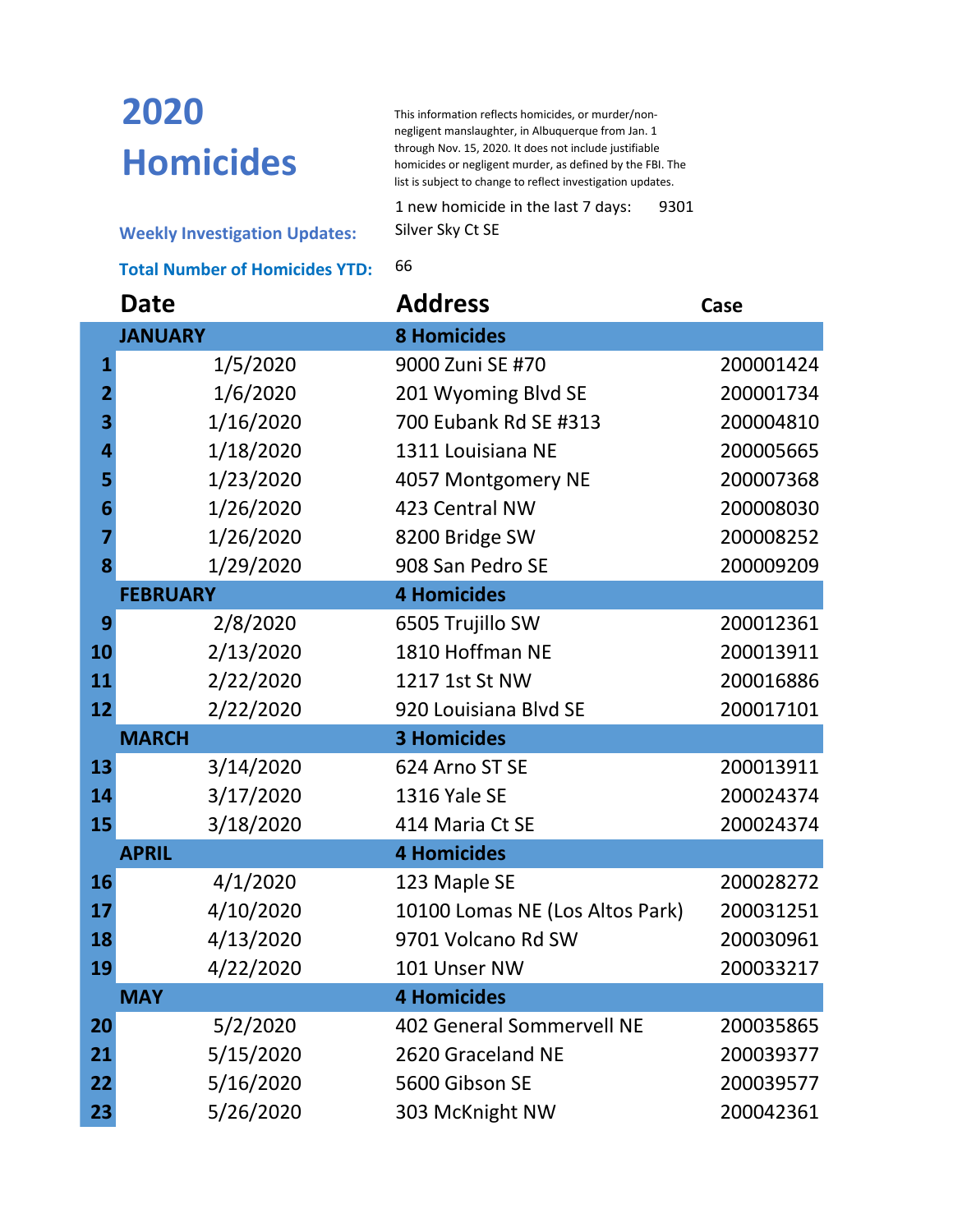|    | <b>JUNE</b>      | <b>6 Homicides</b>        |           |
|----|------------------|---------------------------|-----------|
| 24 | 6/8/2020         | 303 McKnight NW           | 200045885 |
| 25 | 6/24/2020        | 2600 Carlisle NE          | 200050198 |
| 26 | 6/25/2020        | 1200 Ortiz SE #J          | 200050706 |
| 27 | 6/27/2020        | 7901 Zuni SE              | 200051235 |
| 28 | 6/29/2020        | 10940 Tomatillo SE        | 200051545 |
| 29 | 6/30/2020        | 431 Virginia NE #B        | 200052013 |
|    | <b>JULY</b>      | <b>9 Homicides</b>        |           |
| 30 | 7/4/2020         | 3019 Rio Maule Dr SW      | 200047160 |
| 31 | 7/12/2020        | 901 San Pedro SE          | 200055149 |
| 32 | 7/12/2020        | 3713 Bryn Mawr NE         | 200055203 |
| 33 | 7/12/2020        | 700 86TH SW (Tower Park)  | 200055307 |
| 34 | 7/12/2020        | 40 Hotel Circle NE #36    | 200055312 |
| 35 | 7/13/2020        | 303 McKnight NW           | 200055616 |
| 36 | 7/25/2020        | 12901 Central NE          | 200058929 |
| 37 | 7/27/2020        | 3512 Lafayette Dr NE      | 200059551 |
| 38 | 7/30/2020        | 1015 72nd St NW           | 200060386 |
|    | <b>AUGUST</b>    | <b>9 Homicides</b>        |           |
| 39 | 8/2/2020         | 9700 Lomas Blvd NE        | 200061396 |
| 40 | 8/7/2020         | 2807 Ridgecrest SE        | 200062647 |
| 41 | 8/8/2020         | 11505 Chico Rd NE         | 200062940 |
| 42 | 8/14/2020        | 123 Dallas NE             | 200064671 |
| 43 | 8/14/2020        | 7100 Natalie NE           | 200064913 |
| 44 | 8/14/2020        | 7817 Central NE           | 200064946 |
| 45 | 8/18/2020        | 5209 Hanover NW           | 200066074 |
| 46 | 8/19/2020        | 247 57th Street NW        | 200066368 |
| 47 | 8/21/2020        | 11600 Buena Ventura Rd NE | 200066760 |
|    | <b>SEPTEMBER</b> | <b>9 Homicides</b>        |           |
| 48 | 9/1/2020         | 224 Charleston NE         | 200070397 |
| 49 | 9/3/2020         | 7702 Prospect NE          | 200070763 |
| 50 | 9/7/2020         | 4500 Rincon NW            | 200071974 |
| 51 | 9/7/2020         | 4500 Rincon NW            | 200071974 |
| 52 | 9/8/2020         | 12839 Dorado Dr SE        | 200075510 |
| 53 | 9/25/2020        | 7817 Central NE           | 200077339 |
| 54 | 9/28/2020        | 423 Fourth St SW          | 200078313 |
| 55 | 9/29/2020        | 425 Western Skies SE      | 200078542 |